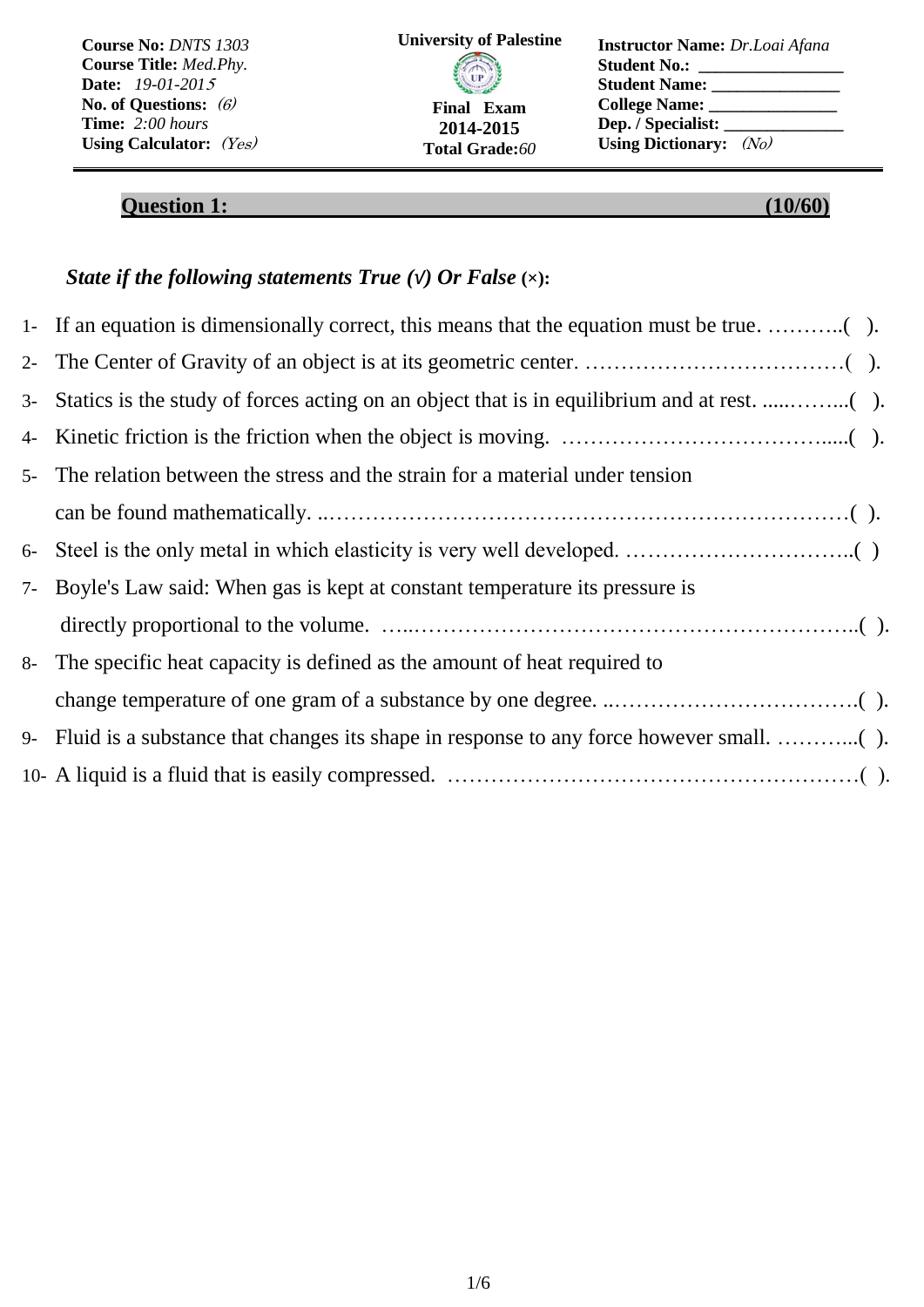| <b>Course No: DNTS 1303</b>    | <b>University of Palestine</b> | <b>Instructor Name:</b> Dr. Loai Afana |
|--------------------------------|--------------------------------|----------------------------------------|
| <b>Course Title:</b> Med. Phy. |                                | <b>Student No.:</b>                    |
| <b>Date:</b> $19-01-2015$      | <b>CIP</b>                     | <b>Student Name:</b>                   |
| No. of Questions: $(6)$        | Final Exam                     |                                        |
| <b>Time:</b> $2:00$ hours      | 2014-2015                      |                                        |
| Using Calculator: $(Yes)$      | <b>Total Grade:60</b>          | Using Dictionary: $(N_0)$              |

# **Question 2:** (8/60)

An 18.0 kg boy is released on a 37.0 $^{\circ}$  incline and accelerates down at 0.27 m/s<sup>2</sup>. Find the coefficient of friction.

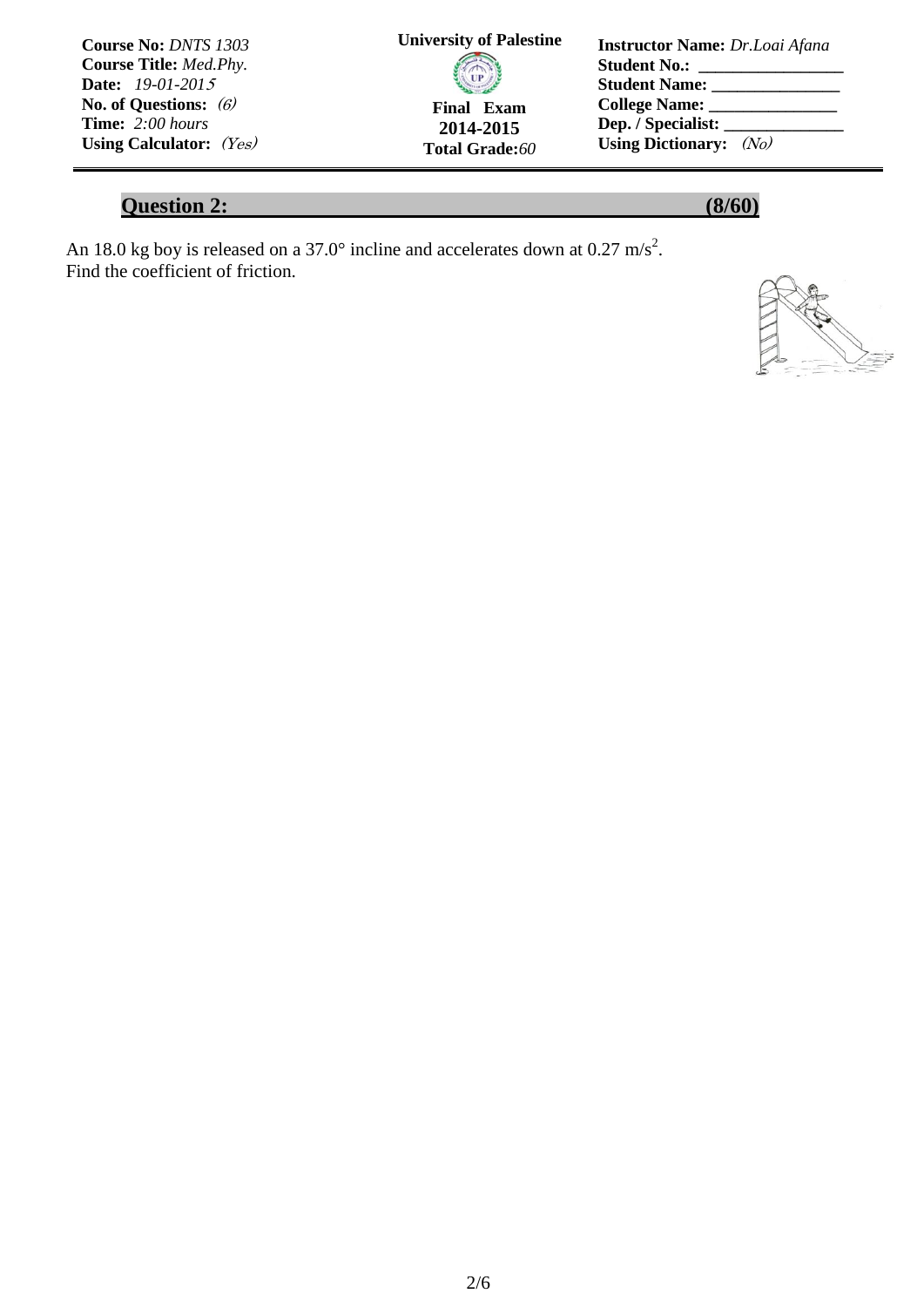| <b>Course No: DNTS 1303</b>    | <b>University of Palestine</b> | <b>Instructor Name:</b> Dr. Loai Afana |
|--------------------------------|--------------------------------|----------------------------------------|
| <b>Course Title:</b> Med. Phy. |                                | <b>Student No.:</b>                    |
| <b>Date:</b> 19-01-2015        | <b>CIP</b>                     | <b>Student Name:</b>                   |
| No. of Questions: $(6)$        | <b>Final Exam</b>              |                                        |
| <b>Time:</b> $2:00$ hours      | 2014-2015                      | Dep. / Specialist:                     |
| Using Calculator: $(Y_{es})$   | <b>Total Grade:60</b>          | Using Dictionary: $(N_0)$              |

### **Question 3: (10/60)**

A uniform horizontal beam with a length of *8.00m* and a weight of *200N* is attached to a wall. Its far end is supported by a cable that makes an angle of  $53.0^{\circ}$  with the beam.

If a *600N* person stands *2.00m* from the wall,

- Find the tension in the cable.

- Find the magnitude and direction of the force exerted by the wall on the beam.

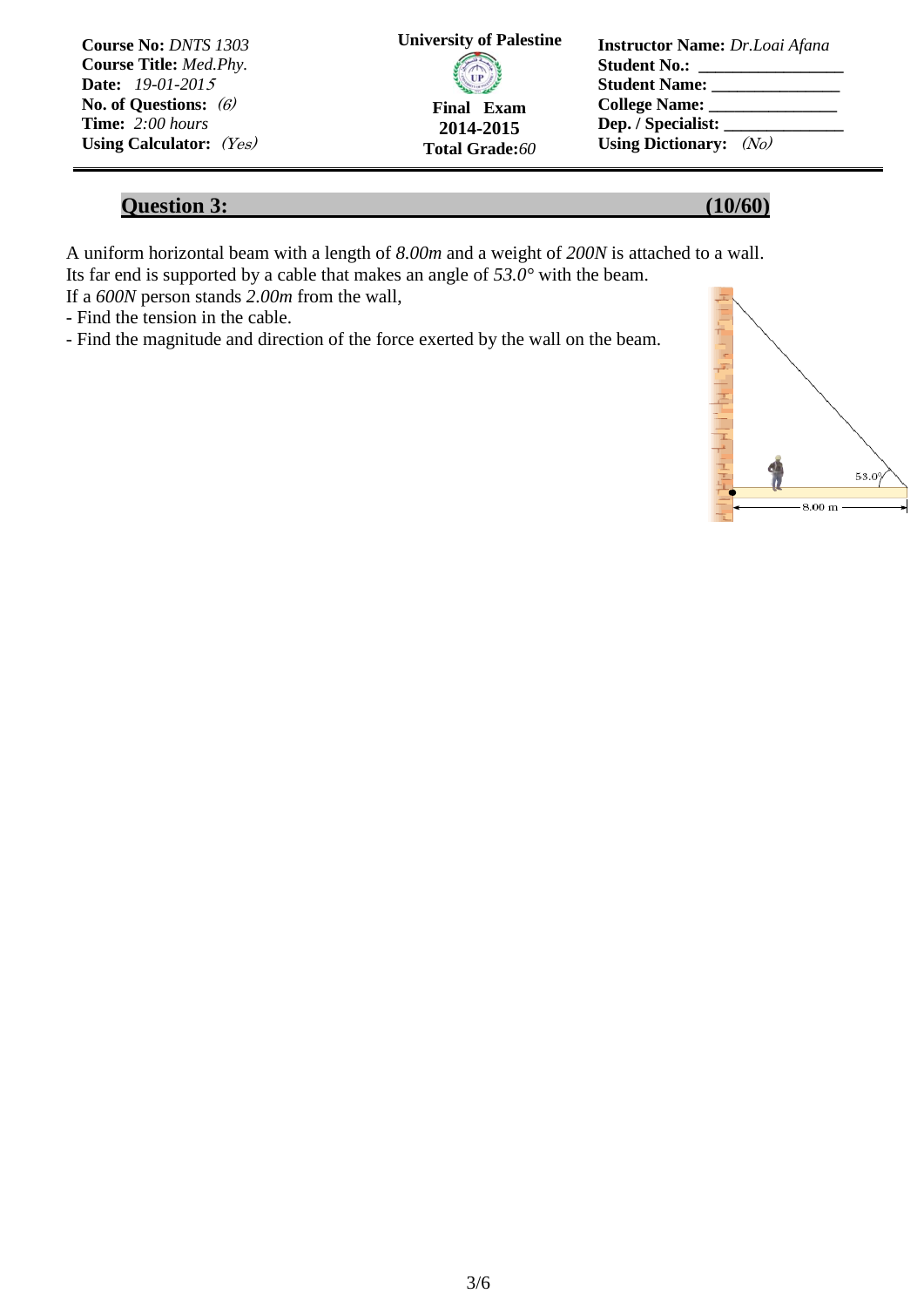| <b>Course No: DNTS 1303</b>   | <b>University of Palestine</b> | <b>Instructor Name:</b> Dr.Loai Afana |
|-------------------------------|--------------------------------|---------------------------------------|
| <b>Course Title: Med.Phy.</b> |                                | <b>Student No.:</b>                   |
| <b>Date:</b> 19-01-2015       | <b>CIP</b>                     | <b>Student Name:</b>                  |
| No. of Questions: $(6)$       | Final Exam                     | College Name:                         |
| <b>Time:</b> $2:00$ hours     | 2014-2015                      | Dep. / Specialist:                    |
| Using Calculator: $(Yes)$     | <b>Total Grade:60</b>          | Using Dictionary: $(No)$              |

## **Question 4:** (12/60)

A 15 cm long tendon was found to stretch 3.7 mm by a force of 13.4 N. The tendon was approximately round with an average diameter of 8.5 mm. Find (a) The stress. (b) The strain. (c) The elastic modulus. (d) The elastic strain energy.

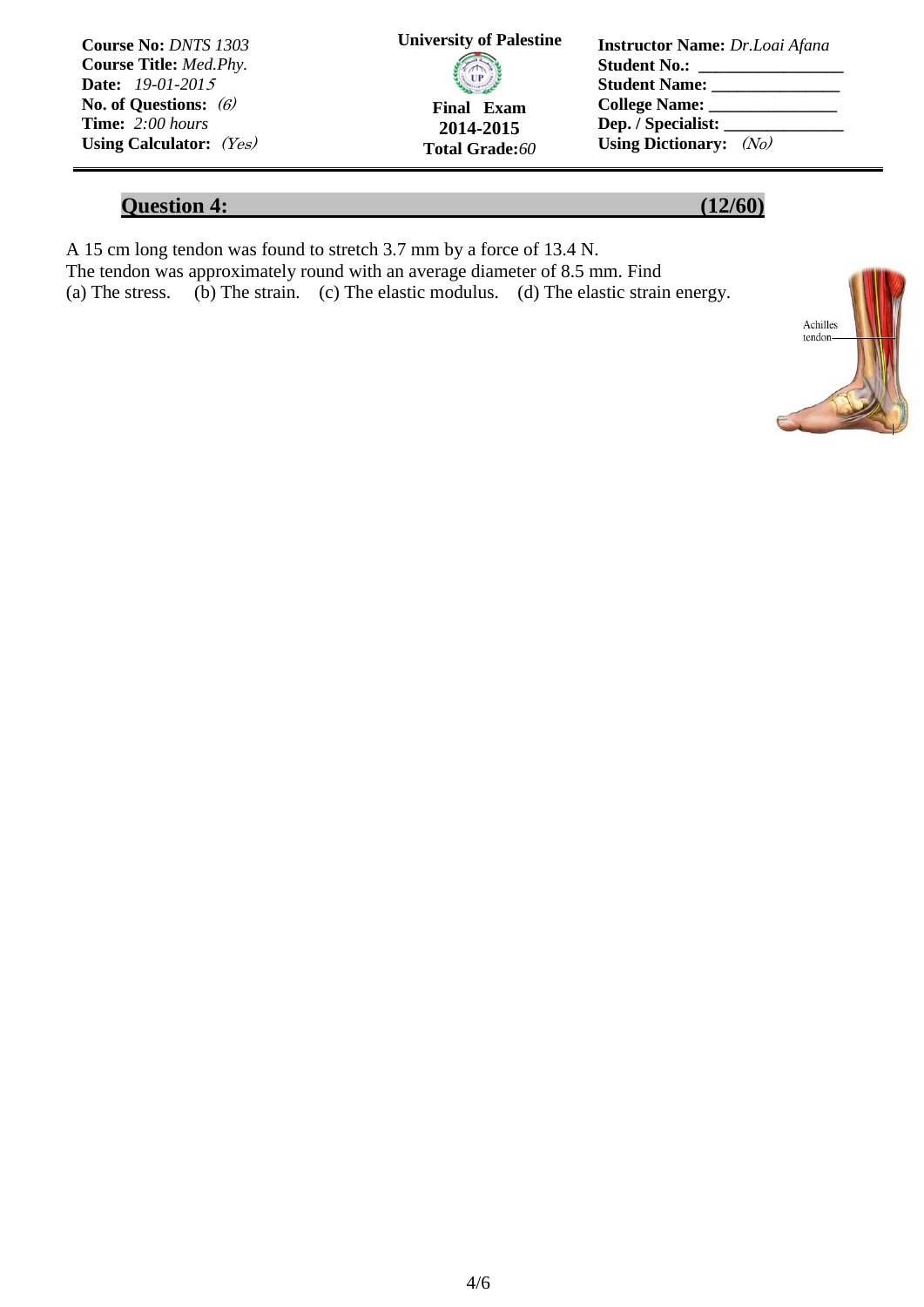| <b>Course No: DNTS 1303</b>    | <b>University of Palestine</b> | <b>Instructor Name:</b> Dr.Loai Afana       |
|--------------------------------|--------------------------------|---------------------------------------------|
| <b>Course Title:</b> Med. Phy. |                                | <b>Student No.:</b>                         |
| <b>Date:</b> $19-01-2015$      | <b>CIP</b>                     | <b>Student Name:</b>                        |
| No. of Questions: $(6)$        | <b>Final Exam</b>              | College Name: 2008                          |
| <b>Time:</b> $2:00$ hours      | 2014-2015                      | Dep. / Specialist: $\overline{\phantom{a}}$ |
| Using Calculator: $(Yes)$      | <b>Total Grade:60</b>          | Using Dictionary: $(N_0)$                   |

# **Question 5:** (8/60)

A quantity of hot water at  $91^{\circ}$ C and another cold one at  $12^{\circ}$ C.

How much kilogram of each one is needed to make an 800 liter of water bath at temperature of 35°C.